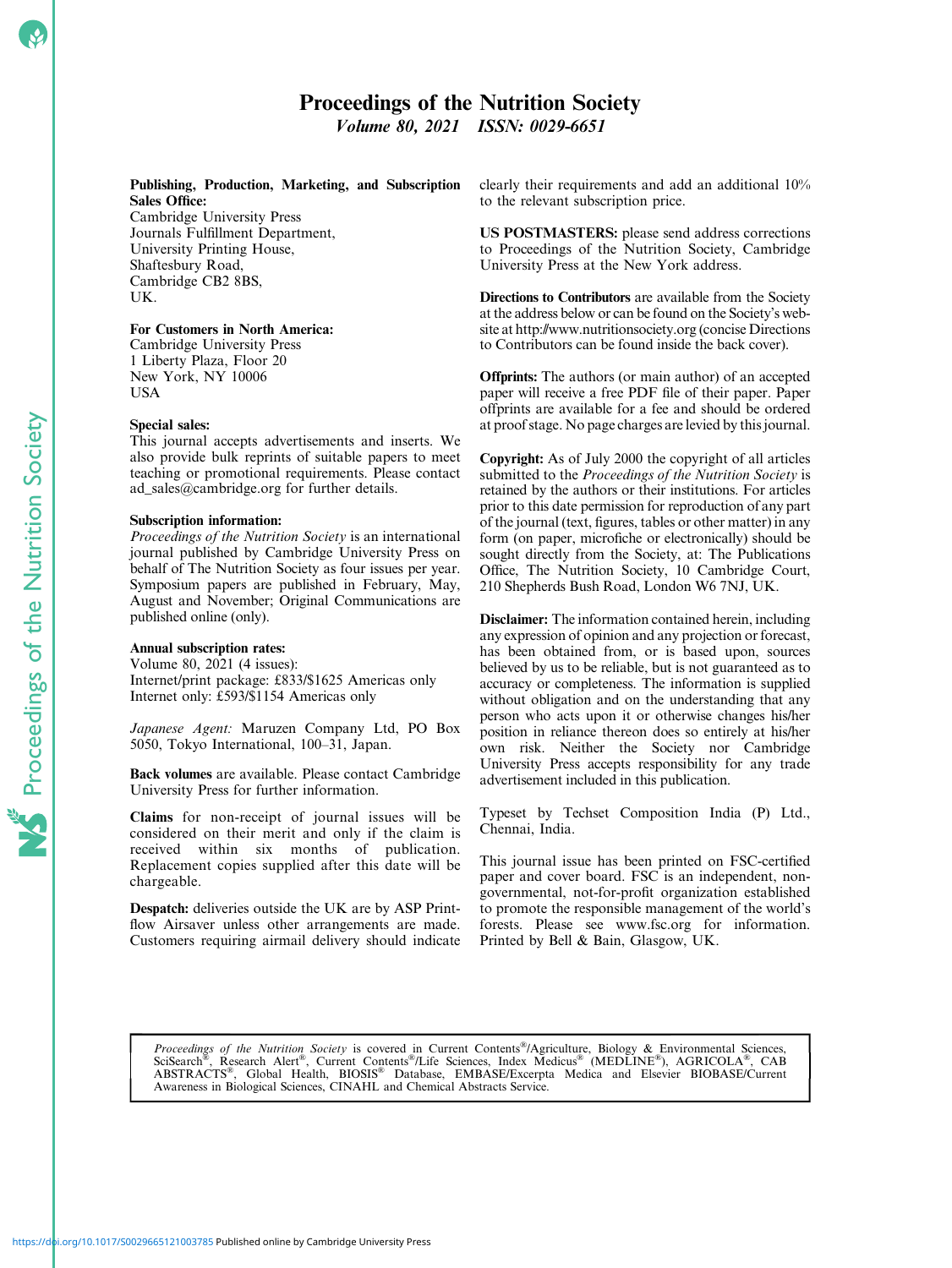# **Directions to Contributors – Concise Version**

The *Proceedings of the Nutrition Society* publishes papers presented by invitation and original communications given at the symposia and meetings of the Society. The geographical scope of the journal is international. As a contributor you should note and follow the guidelines set out below. Further information on how the technical content of your paper should be presented is given in the **Directions to Contributors** on the journal's web page at http:// journals.cambridge.org/pns or contact the Publications Office on  $+44$  1223 347922 (telephone), or pns.edoffice@ cambridge.org (email).

Authors are reminded that their papers will be read by a wide cross-section of the Society's members, many of whom were neither at the meeting nor are they specialists in the subject area. Authors should thus seek to provide an introduction and context to the subject and are encouraged to provide extensive references to allow the reader to further explore the subject, in addition to summarizing the more recent findings, conclusions and hypotheses of their own and other research groups. Authors should avoid unnecessary use of 'jargon' and acronyms and ensure that as far as possible acronyms and abbreviations are defined and explained in the text.

**Papers should be accompanied by a signed statement to the effect that the author accepts the conditions laid down in the full Directions to Contributors.** Contributors of Symposium papers will be asked to complete a copy of the 'Licence to Publish' (in lieu of copyright transfer) at the proof stage.

**Page format.** The *Proceedings of the Nutrition Society* is printed in double-column format (column width of 85 mm) with a text area of 235×177 mm.

**Text. Word-processed text provided electronically is**  required. Text files must be compatible with Microsoft **Word 2000 (either in Word format or saved as rich text (.rtf) files.** The typescript should be prepared with 1.5 line spacing and margins (at least 1·5 cm) on each side and with no underlining, bold or italics (except for scientific names). Standard abbreviations (e.g. Fig. and Figs.) and SI units should be used. **This will enable papers to be handled rapidly, and with fewer typesetting errors**. **All relevant**  financial and other interests should be declared.

**Abstract.** Each paper must commence with a carefully prepared, accurate, informative abstract, in one paragraph, that is complete in itself and intelligible without reference to text or figures, starting with the objective followed by the key findings and ending in clear conclusion. It should not exceed 250 words.

**Key Words.** Authors should supply two or three key words or phrases (each containing up to three words) for the subject index of the volume.

**Tables.** Tables should be reduced to the simplest form, and should not be used where text or illustrations give the same information. They should be submitted on separate sheets at the end of the article and must carry headings describing their content that are comprehensible without reference to the text.

**Illustrations.** All figures should be of sufficient size and quality to allow for reduction by half or two-thirds. Halftone photographs are acceptable where they make a real contribution to the text. Colour illustrations can be used at the discretion of the Editor. Figure captions should be typed separately at the end of the main text and numbered corresponding to the relevant figures. For illustrations, preferred software packages are Adobe Illustrator, Adobe Photoshop, Aldus Freehand, Chemdraw or CorelDraw. Preferred formats are TIFF or JPEG, if a TIFF file is not possible save as an EPS or a Windows metafile. Microsoft PowerPoint files are also acceptable.

**References.** References must be based on the numbered (Vancouver) system. **When an article has more than ten**  authors, only the names of the first three should be **given followed by** *et al.***; give abbreviated journal titles** and conform to the following styles:

- 1. Goel V, Cheema SK, Agellon LB, Ooraikul B & Basu TK (1999) Dietary rhubarb (Rheum rhaponticum) stalk fibre stimulates cholesterol 7α-hydroxylase gene expression and bile acid excretion in cholesterol-fed C57BL/6J mice. *Br J Nutr* **81**, 65–71.
- 2. Jenkins DJ, Kendall CW, Marchie A *et al*. (2003) The effect of combining plant sterols, soy protein, viscous fibres, and almonds in treating hypercholesterolemia. *Metabolism* **52**, 1478–1483.
- 3. Brandtzaeg P (2003) Role of local immunity and breast-feeding in mucosal homoeostasis and defence against infections. In *Nutrition and Immune Function*, pp. 273–320 [PC Calder, CJ Field and HS Gill, editors]. Wallingford, Oxon: CAB International.
- 4. Stock M & Rothwell NJ (1982) *Obesity and Leanness: Basic Aspects*. London: John Libbey.

Citations should be numbered consecutively in the order in which they first appear in the text using superscript Arabic numerals in parentheses, e.g. 'The conceptual difficulty of this approach has recently been highlighted<sup>(1,2-4)</sup>'. If a reference is cited more than once the same number should be used each time.

**Proofs.** PDF page proofs will be accessible to authors from the typesetter's website and should be returned within 48 hours (by email or Express mail) to:

**Monica Nelson 2 Leicester Road, Wanstead London E11 2DP UK email nelsonline@btinternet.com**

*Proceedings of the Nutrition Society***, published by Cambridge University Press on behalf of the Nutrition Society 2021©**